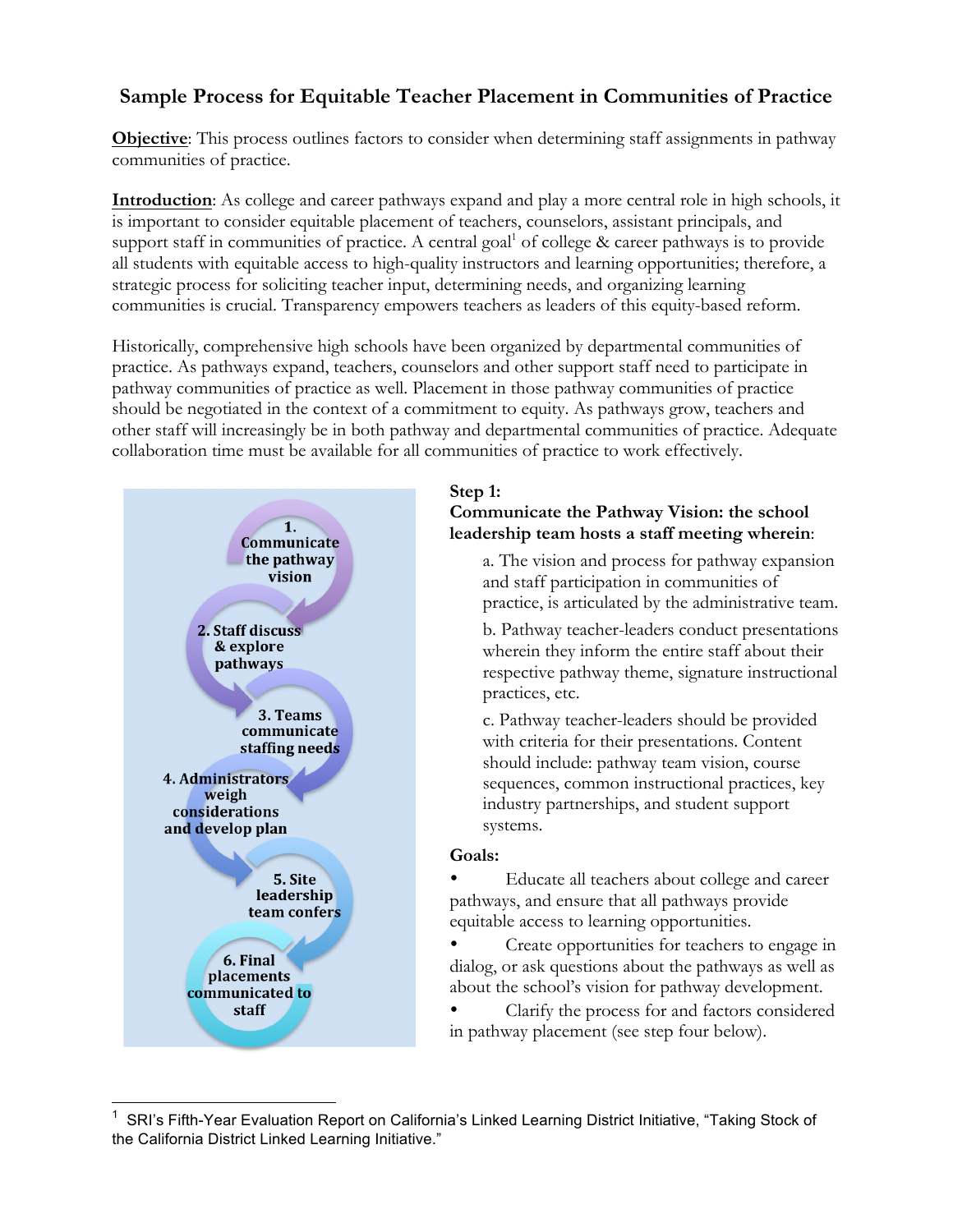- **2. Give teachers at least two weeks to discuss and explore pathway options, and complete their community of practice interest form.** 
	- a. All teachers and other school staff (Special Education, support providers, counselors, assistant principals, etc) should have the opportunity to rank their preference for which community of practice they might participate in.
	- b. Pathway leads and other communities of practice should host information sessions, luncheons, or open collaboration periods for interested teachers to get a better sense of their team's practice.
	- c. During this time, lead teachers should communicate with their current team about all teachers' plans to stay at the school site, their interest in looping with students, and their needs and desires regarding the schedule. This will inform the lead teacher's conversations with administrators and other teacher leaders about staffing needs for next school year.
	- d. Lead teachers from different communities of practice should communicate to coordinate their programs. For example, the science chair should be consulted about the staffing ramifications when a pathway wants to change the science course sequence or add a specific offering in science.

### **3. Lead teachers submit their staffing needs for the next school year to the administrative team.**

- a. Leads meet with their administrator to discuss proposed course assignments for current teachers as well as anticipated vacancies.
- b. After step 2, above, lead teachers' can submit preferences for staff they would like to join their community of practice.
- c. Where pathways have openings, pathway teachers should be involved in the interview process for new hires.

### **4. The administrative team considers multiple factors when placing teachers and staff in communities of practice, including**:

- a. How can all teachers and school staff have the opportunity to participate in at least one community of practice structured around a shared relationship to students?
	- It is not recommended for teachers to participate in more than one **pathway** community of practice. When this is unavoidable, a "primary pathway" community of practice should be identified.
	- It is important to assign the majority of a pathway teacher's schedule in a pathway in order to enable full participation in the pathway team.
- b. Does the teacher/staff member have a distinct interest or experience in a particular pathway industry sector (i.e. Arts Media and Entertainment or Computer Science)?
- c. Which teachers have the necessary credentials to meet the needs of the teaching teams?
	- For pathways, teachers who can instruct both core and CTE classes are especially valuable. Districts and sites that prioritize pathway development are advised to provide teachers with incentives and supports to pursue CTE credentials whenever possible.
- d. How can we most equitably distribute our strongest teachers across all communities of practice?